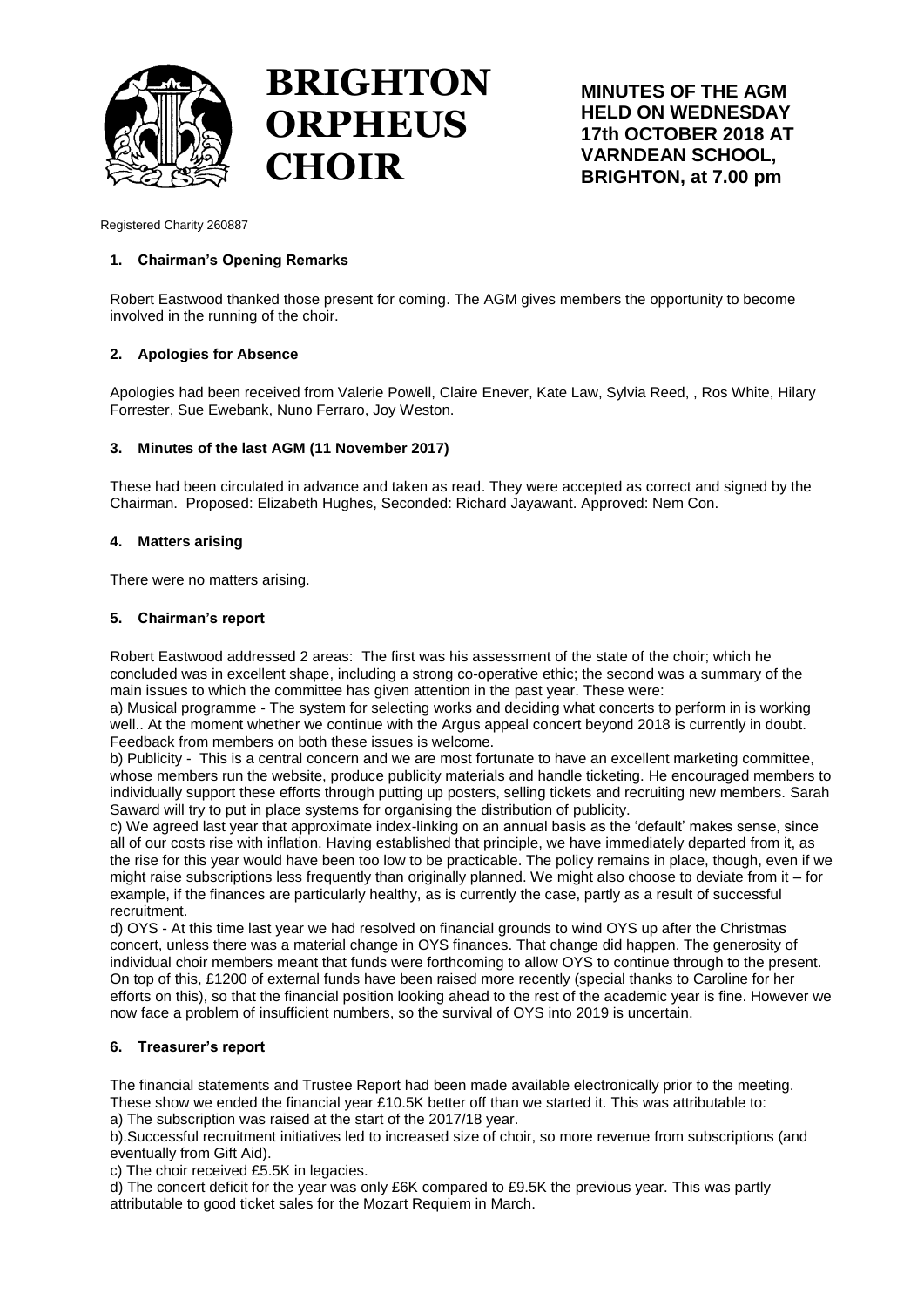We currently hold restricted funds of £2770 for use by OYS.

We currently hold funds well in excess of the value defined in our reserves policy. It is the committee's intention to review matters in the summer, after the 2 major concerts.

## **7. Election of Officers and Committee Members**

There were 3 vacancies for ordinary Committee members. The vacancies arose from:

- the resignation by rotation of Sarah Saward.
- The resignation by rotation of Sylvia Reed.
- The resignation to stand as Chair by Linda Newsom-Ray.

Robert Eastwood was standing down as Chair.

The outgoing committee members were thanked for their service to the choir.

The following nominations had been received: Linda Newsom Ray (Chair), Richard Jayawant (Secretary) and Elizabeth Hughes (Treasurer). Caroline Price (to 2020), Pete Wells (to 2020). Full details of proposers and those seconding can be found in the secretary's AGM file. All 5 nominees were elected unopposed.

A presentation was made to Robert to thank him for his service as chairman.

#### **8. Musical Director's report and programme for 2018/19**

The season started with a performance of Handel's Jephtha which was a first for everyone: choir, soloists, orchestra and conductor! Thrown into the tragedy of the consequences of Jephtha's rash, unsolicited vow, we were all immersed in a drama wonderfully brought to life by our soloists Anthony Hawgood as the misguided warrior, Shona Knight as his unfortunate but serenely resigned daughter, the countertenor Hamish McLaren as her lover, Jane Money as her distraught mother and the baritone Matthew Sprange playing Jephtha's loyal warrior half-brother. It was an operatic experience for us all with the chorus fulfilling a wide range of roles.

In December the Brighton Orpheus and the Orpheus Young Singers again led the Argus City Charity Christmas Concert in aid of the Martlets. As well as leading the audience carols we performed five of our own.

In the spring we performed Mozart's Requiem, his motet Ave Verum Corpus and Schubert's Magnificat. The alternating fiery turmoil and peaceful tranquillity of Haydn's Insanae et Vanae Curae opened the programme. With a fine quartet of soloists from the Royal Academy of Music this was a beautiful concert from a strong choir, full of depth and dynamic contrast. We were again accompanied by the sensitive playing of the Musicians of All Saints, though a highlight of the programme was to be the pianissimo unaccompanied Schubert Sanctus.

Sing for Joy! was the title of our summer concert which was performed jointly with OYS. It's a compliment to the choir that we sang more unaccompanied pieces than ever before: from the complexity of Palestrina, the wonderful harmonies of Bruckner and the magical Bluebird to some lively spirituals and Bernstein, discovering along the way some of the vocal music of Max Bruch and Samuel Barber's unforgettable arrangement of his Adagio for strings. Seven varied songs were performed by OYS who also joined with us in the music of West Side story.

Our new season 2018-19 opens with Bach's joyful Christmas Oratorio on Saturday, December 1st. Then on Thursday, Dec 6th we perform in and lead the City Charity Christmas Carol Concert and Carol singing on Brighton station will be on Wednesday 12th. Our spring concert on March 30th will be Elgar's masterpiece the Dream of Gerontius. Our summer concert will be on June 29th and we hope to hold a choir outing with concert on July 6th from 11-4 in the lovely setting of Alfriston.

Stella thanked the officers, the committee, the marketing committee physical helpers and fund raisers. She also thanked the accompanist. Thanks were also given to those generous individual members who have enabled OYS to survive and find its feet this year, together with Caroline and Linda who were instrumental in obtaining outside sources of funding into this coming season (Brighton & Hove City Council and the Chalk Cliff trust).

#### **9. Appointment of Independent Examiner**

Thanks were expressed to Reg Squire for carrying out this year's examination. It was proposed by Elizabeth Hughes & seconded by Richard Jayawant that Reg Squire act as examiner for 2018/19.